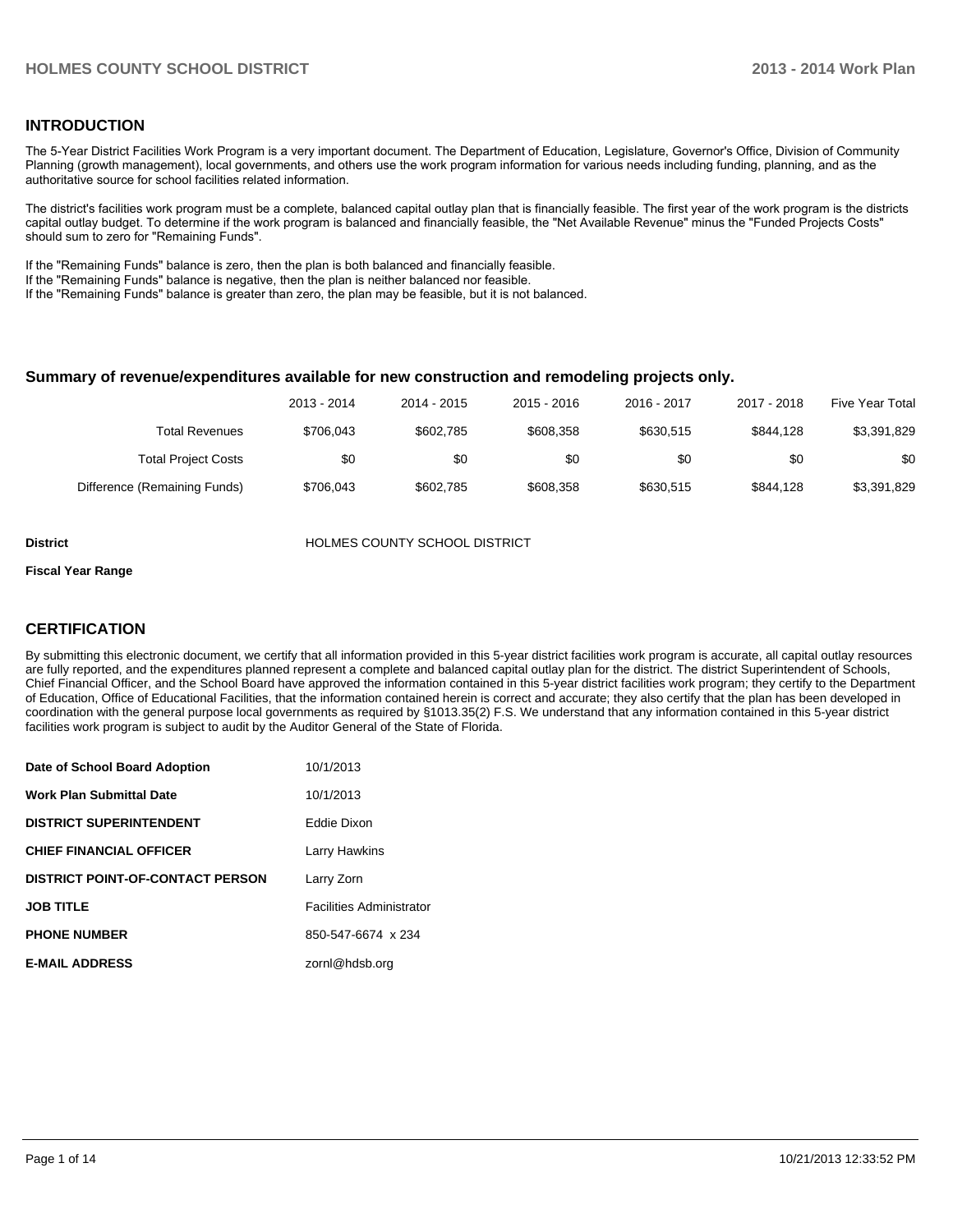## **Expenditures**

#### **Expenditure for Maintenance, Repair and Renovation from 1.50-Mills and PECO**

Annually, prior to the adoption of the district school budget, each school board must prepare a tentative district facilities work program that includes a schedule of major repair and renovation projects necessary to maintain the educational and ancillary facilities of the district.

| Item                                                                                                                                                                                                                                                                | 2013 - 2014<br><b>Actual Budget</b> | 2014 - 2015<br>Projected | 2015 - 2016<br>Projected | 2016 - 2017<br>Projected | 2017 - 2018<br>Projected | <b>Total</b> |  |  |  |  |
|---------------------------------------------------------------------------------------------------------------------------------------------------------------------------------------------------------------------------------------------------------------------|-------------------------------------|--------------------------|--------------------------|--------------------------|--------------------------|--------------|--|--|--|--|
| <b>HVAC</b>                                                                                                                                                                                                                                                         | \$0                                 | \$0                      | \$0                      | \$0                      | \$0                      | \$0          |  |  |  |  |
| Locations: No Locations for this expenditure.                                                                                                                                                                                                                       |                                     |                          |                          |                          |                          |              |  |  |  |  |
| Flooring                                                                                                                                                                                                                                                            | \$0                                 | \$0                      | \$0                      | \$0                      | \$0                      | \$0          |  |  |  |  |
| Locations: No Locations for this expenditure.                                                                                                                                                                                                                       |                                     |                          |                          |                          |                          |              |  |  |  |  |
| Roofing                                                                                                                                                                                                                                                             | \$0                                 | \$0                      | \$0                      | \$0                      | \$0                      | \$0          |  |  |  |  |
| Locations: No Locations for this expenditure.                                                                                                                                                                                                                       |                                     |                          |                          |                          |                          |              |  |  |  |  |
| Safety to Life                                                                                                                                                                                                                                                      | \$0                                 | \$0                      | \$0                      | \$0                      | \$0                      | \$0          |  |  |  |  |
| Locations:<br>No Locations for this expenditure.                                                                                                                                                                                                                    |                                     |                          |                          |                          |                          |              |  |  |  |  |
| Fencing                                                                                                                                                                                                                                                             | \$0                                 | \$0                      | \$0                      | \$0                      | \$0                      | \$0          |  |  |  |  |
| Locations: No Locations for this expenditure.                                                                                                                                                                                                                       |                                     |                          |                          |                          |                          |              |  |  |  |  |
| Parking                                                                                                                                                                                                                                                             | \$0                                 | \$0                      | \$0                      | \$0                      | \$0                      | \$0          |  |  |  |  |
| Locations: No Locations for this expenditure.                                                                                                                                                                                                                       |                                     |                          |                          |                          |                          |              |  |  |  |  |
| Electrical                                                                                                                                                                                                                                                          | \$0                                 | \$0                      | \$0                      | \$0                      | \$0                      | \$0          |  |  |  |  |
| Locations: No Locations for this expenditure.                                                                                                                                                                                                                       |                                     |                          |                          |                          |                          |              |  |  |  |  |
| Fire Alarm                                                                                                                                                                                                                                                          | \$0                                 | \$0                      | \$0                      | \$0                      | \$0                      | \$0          |  |  |  |  |
| Locations: No Locations for this expenditure.                                                                                                                                                                                                                       |                                     |                          |                          |                          |                          |              |  |  |  |  |
| Telephone/Intercom System                                                                                                                                                                                                                                           | \$0                                 | \$0                      | \$0                      | \$0                      | \$0                      | \$0          |  |  |  |  |
| Locations: No Locations for this expenditure.                                                                                                                                                                                                                       |                                     |                          |                          |                          |                          |              |  |  |  |  |
| <b>Closed Circuit Television</b>                                                                                                                                                                                                                                    | \$0                                 | \$0                      | \$0                      | \$0                      | \$0                      | \$0          |  |  |  |  |
| Locations: No Locations for this expenditure.                                                                                                                                                                                                                       |                                     |                          |                          |                          |                          |              |  |  |  |  |
| Paint                                                                                                                                                                                                                                                               | \$0                                 | \$0                      | \$0                      | \$0                      | \$0                      | \$0          |  |  |  |  |
| Locations: No Locations for this expenditure.                                                                                                                                                                                                                       |                                     |                          |                          |                          |                          |              |  |  |  |  |
| Maintenance/Repair                                                                                                                                                                                                                                                  | \$0                                 | \$129,467                | \$151,763                | \$167,578                | \$0                      | \$448,808    |  |  |  |  |
| ALTERNATIVE EDUCATION SCHOOL, BETHLEHEM SCHOOL, BONIFAY ELEMENTARY, BONIFAY MIDDLE, BUS BARN, HOLMES<br>Locations:<br>SENIOR HIGH, PONCE DE LEON ELEMENTARY, PONCE DE LEON SENIOR HIGH, POPLAR SPRINGS SENIOR HIGH,<br>SUPERINTENDENT'S OFFICE, SUPERVISION OFFICES |                                     |                          |                          |                          |                          |              |  |  |  |  |
| <b>Sub Total:</b>                                                                                                                                                                                                                                                   | \$0                                 | \$129,467                | \$151,763                | \$167,578                | \$0                      | \$448,808    |  |  |  |  |

|  | IPE<br>nditures?<br>$\cdots$<br>,,,<br><br>- ^ ~ | $\sim$<br>ູບບ | $\sim$<br>- JU | $\sim$<br>w | $\sim$<br>w | $\sim$<br>wu | m ^<br>w |
|--|--------------------------------------------------|---------------|----------------|-------------|-------------|--------------|----------|
|--|--------------------------------------------------|---------------|----------------|-------------|-------------|--------------|----------|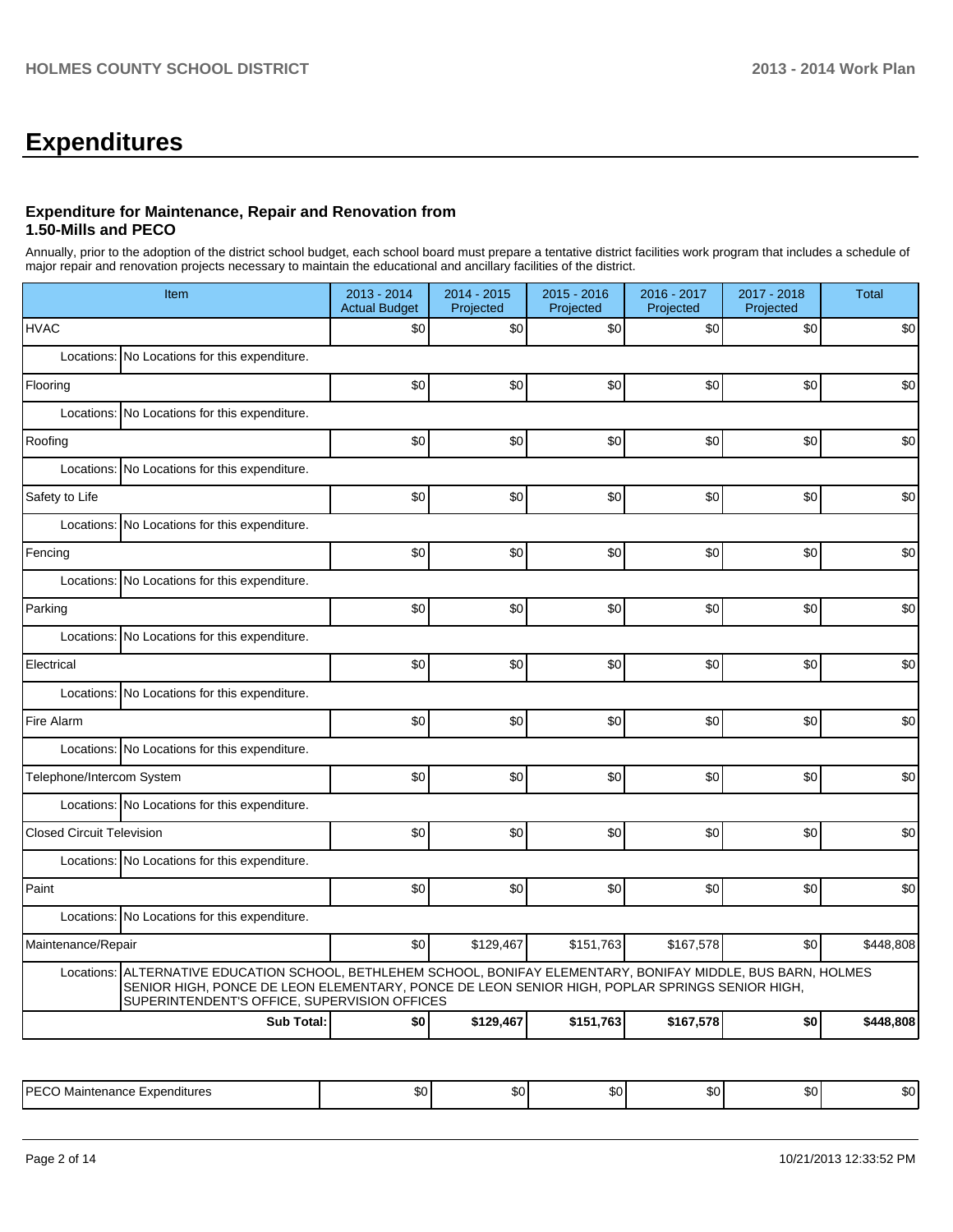| Total: I<br>$1.50$ Mill $S$<br>Sub | \$0' | 120<br>467<br>ب ب⊐ا 4ت<br>ו טז<br>___ | $\overline{A}$<br>.763<br>ມເມ | \$167,578 | <b>\$0</b> | 48.808<br>\$44۶. |
|------------------------------------|------|---------------------------------------|-------------------------------|-----------|------------|------------------|
|                                    |      |                                       |                               |           |            |                  |

No items have been specified.

| $\overline{\phantom{a}}$<br>Total: | \$0 | \$129.467 | \$151.763 | \$167.578 | \$0 | \$448.808 |
|------------------------------------|-----|-----------|-----------|-----------|-----|-----------|
|------------------------------------|-----|-----------|-----------|-----------|-----|-----------|

#### **Local 1.50 Mill Expenditure For Maintenance, Repair and Renovation**

Anticipated expenditures expected from local funding sources over the years covered by the current work plan.

| Item                                                         | $2013 - 2014$<br><b>Actual Budget</b> | $2014 - 2015$<br>Projected | $2015 - 2016$<br>Projected | 2016 - 2017<br>Projected | 2017 - 2018<br>Projected | <b>Total</b> |
|--------------------------------------------------------------|---------------------------------------|----------------------------|----------------------------|--------------------------|--------------------------|--------------|
| Remaining Maint and Repair from 1.5 Mills                    | \$0                                   | \$129,467                  | \$151,763                  | \$167,578                | \$0                      | \$448,808    |
| Maintenance/Repair Salaries                                  | \$0                                   | \$0                        | \$0                        | \$0                      | \$0                      | \$0          |
| <b>School Bus Purchases</b>                                  | \$0                                   | \$0                        | \$0                        | \$0                      | \$0                      | \$0          |
| <b>Other Vehicle Purchases</b>                               | \$0                                   | \$0                        | \$0                        | \$0                      | \$0                      | \$0          |
| Capital Outlay Equipment                                     | \$0                                   | \$0                        | \$0                        | \$0                      | \$0                      | \$0          |
| Rent/Lease Payments                                          | \$0                                   | \$0                        | \$0                        | \$0                      | \$0                      | \$0          |
| <b>COP Debt Service</b>                                      | \$0                                   | \$0                        | \$0                        | \$0                      | \$0                      | \$0          |
| Rent/Lease Relocatables                                      | \$0                                   | \$0                        | \$0                        | \$0                      | \$0                      | \$0          |
| <b>Environmental Problems</b>                                | \$0                                   | \$0                        | \$0                        | \$0                      | \$0                      | \$0          |
| ls.1011.14 Debt Service                                      | \$0                                   | \$0                        | \$0                        | \$0                      | \$0                      | \$0          |
| Special Facilities Construction Account                      | \$0                                   | \$0                        | \$0                        | \$0                      | \$0                      | \$0          |
| Premiums for Property Casualty Insurance - 1011.71<br>(4a,b) | \$0                                   | \$0                        | \$0                        | \$0                      | \$0                      | \$0          |
| Qualified School Construction Bonds (QSCB)                   | \$0                                   | \$0                        | \$0                        | \$0                      | \$0                      | \$0          |
| Qualified Zone Academy Bonds (QZAB)                          | \$0                                   | \$0                        | \$0                        | \$0                      | \$0                      | \$0          |
| <b>Local Expenditure Totals:</b>                             | \$0                                   | \$129,467                  | \$151,763                  | \$167,578                | \$0                      | \$448,808    |
| Ravanua                                                      |                                       |                            |                            |                          |                          |              |

## **Revenue**

#### **1.50 Mill Revenue Source**

Schedule of Estimated Capital Outlay Revenue from each currently approved source which is estimated to be available for expenditures on the projects included in the tentative district facilities work program. All amounts are NET after considering carryover balances, interest earned, new COP's, 1011.14 and 1011.15 loans, etc. Districts cannot use 1.5-Mill funds for salaries except for those explicitly associated with maintenance/repair projects. (1011.71 (5), F.S.)

| <b>Item</b>                                                                       | Fund | $2013 - 2014$<br><b>Actual Value</b> | $2014 - 2015$<br>Projected | $2015 - 2016$<br>Projected | $2016 - 2017$<br>Projected | $2017 - 2018$<br>Projected | Total           |
|-----------------------------------------------------------------------------------|------|--------------------------------------|----------------------------|----------------------------|----------------------------|----------------------------|-----------------|
| $(1)$ Non-exempt property<br>lassessed valuation                                  |      | \$465,799,289                        | \$484.000.329              | \$503,353,243              | \$529.722.972              | \$561,691,431              | \$2.544.567.264 |
| $(2)$ The Millege projected for<br>discretionary capital outlay per<br>ls.1011.71 |      | 1.50                                 | 1.50 I                     | l .50 l                    | ا 50.،                     | 1.50 l                     |                 |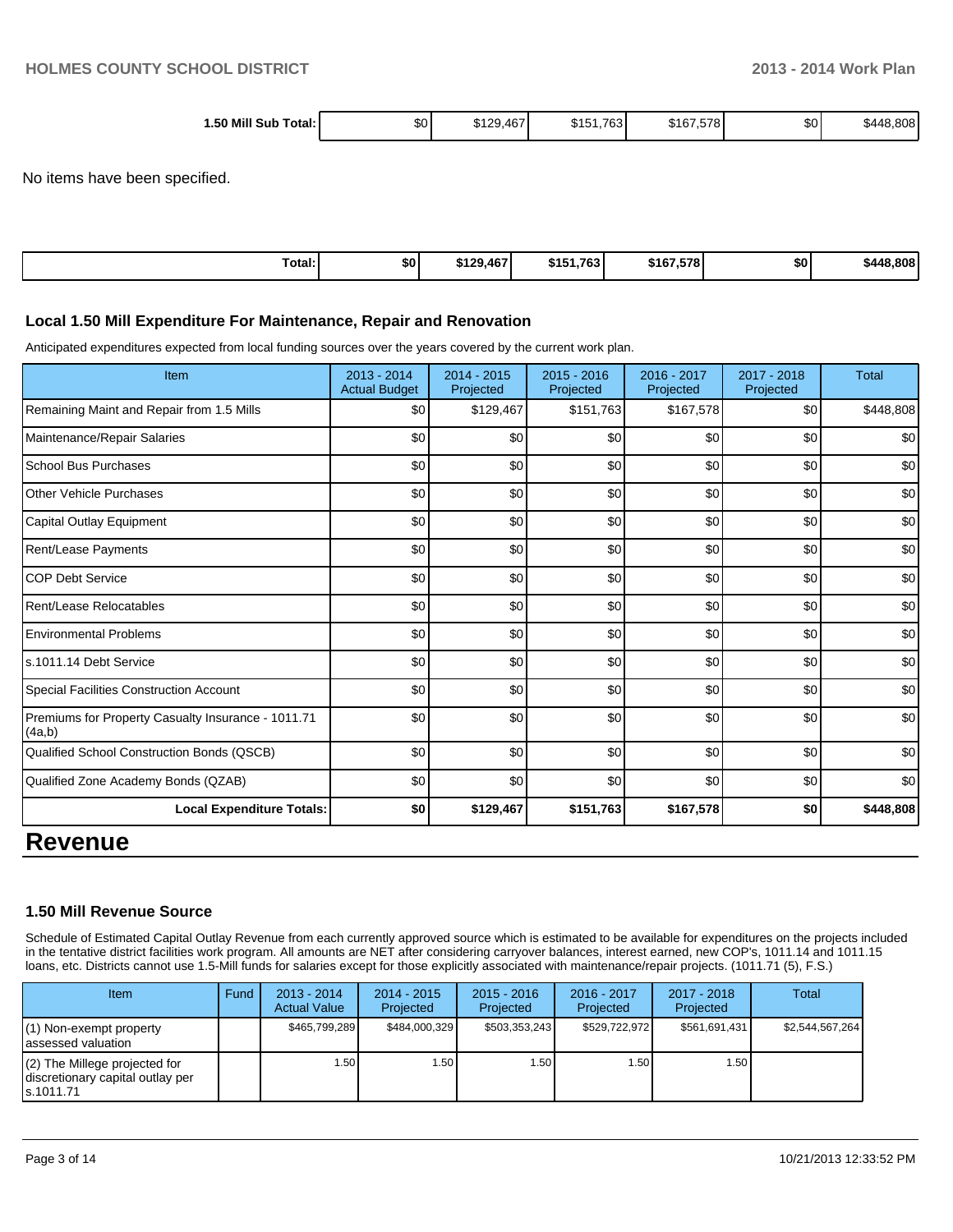| $(3)$ Full value of the 1.50-Mill<br>discretionary capital outlay per<br>ls.1011.71 |     | \$782.543 | \$813.121 | \$845.633 | \$889.935 | \$943.642 | \$4.274.874 |
|-------------------------------------------------------------------------------------|-----|-----------|-----------|-----------|-----------|-----------|-------------|
| $(4)$ Value of the portion of the 1.50<br>I-Mill ACTUALLY levied                    | 370 | \$670.751 | \$696.960 | \$724.829 | \$762.801 | \$808.836 | \$3.664.177 |
| $(5)$ Difference of lines $(3)$ and $(4)$                                           |     | \$111.792 | \$116.161 | \$120.804 | \$127.134 | \$134.806 | \$610.697   |

#### **PECO Revenue Source**

The figure in the row designated "PECO Maintenance" will be subtracted from funds available for new construction because PECO maintenance dollars cannot be used for new construction.

| <b>Item</b>                          | Fund | $2013 - 2014$<br><b>Actual Budget</b> | $2014 - 2015$<br>Projected | $2015 - 2016$<br>Projected | $2016 - 2017$<br>Projected | 2017 - 2018<br>Projected | <b>Total</b> |
|--------------------------------------|------|---------------------------------------|----------------------------|----------------------------|----------------------------|--------------------------|--------------|
| <b>PECO New Construction</b>         | 340  | \$0                                   | \$0                        | \$0                        | \$OI                       | \$0                      | \$0          |
| <b>PECO Maintenance Expenditures</b> |      | \$0                                   | \$0                        | \$0                        | \$OI                       | \$0 I                    | \$0          |
|                                      |      | \$0                                   | \$O                        | \$0 <sub>1</sub>           | ا 30                       | \$0                      | \$0          |

#### **CO & DS Revenue Source**

Revenue from Capital Outlay and Debt Service funds.

| <b>Item</b>                                        | Fund             | $2013 - 2014$<br><b>Actual Budget</b> | $2014 - 2015$<br>Projected | $2015 - 2016$<br>Projected | $2016 - 2017$<br>Projected | $2017 - 2018$<br>Projected | Total     |
|----------------------------------------------------|------------------|---------------------------------------|----------------------------|----------------------------|----------------------------|----------------------------|-----------|
| ICO & DS Cash Flow-through<br><b>I</b> Distributed | 360 <sup>I</sup> | \$34,280                              | \$34,280                   | \$34,280                   | \$34.280                   | \$34,280                   | \$171,400 |
| ICO & DS Interest on<br>Undistributed CO           | 360              | \$1,012                               | \$1,012                    | \$1,012                    | \$1,012                    | \$1,012                    | \$5,060   |
|                                                    |                  | \$35,292                              | \$35.292                   | \$35,292                   | \$35,292                   | \$35.292                   | \$176,460 |

#### **Fair Share Revenue Source**

All legally binding commitments for proportionate fair-share mitigation for impacts on public school facilities must be included in the 5-year district work program.

Nothing reported for this section.

#### **Sales Surtax Referendum**

Specific information about any referendum for a 1-cent or ½-cent surtax referendum during the previous year.

**Did the school district hold a surtax referendum during the past fiscal year 2012 - 2013?**

No

#### **Additional Revenue Source**

Any additional revenue sources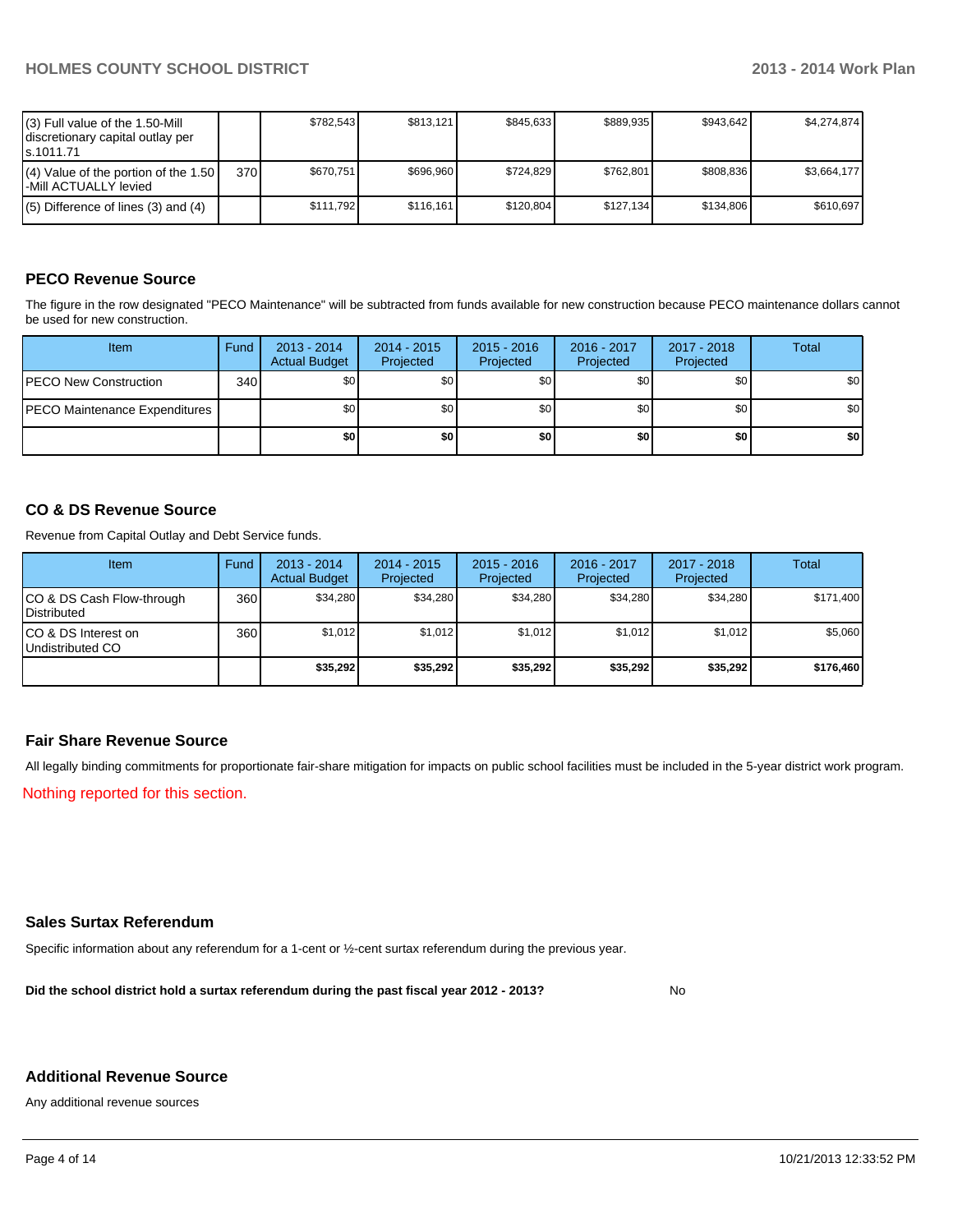#### **HOLMES COUNTY SCHOOL DISTRICT 2013 - 2014 Work Plan**

| Item                                                                                                                      | 2013 - 2014<br><b>Actual Value</b> | 2014 - 2015<br>Projected | 2015 - 2016<br>Projected | 2016 - 2017<br>Projected | 2017 - 2018<br>Projected | <b>Total</b> |
|---------------------------------------------------------------------------------------------------------------------------|------------------------------------|--------------------------|--------------------------|--------------------------|--------------------------|--------------|
| Proceeds from a s.1011.14/15 F.S. Loans                                                                                   | \$0                                | \$0                      | \$0                      | \$0                      | \$0                      | \$0          |
| District Bonds - Voted local bond<br>referendum proceeds per s.9, Art VII<br><b>State Constitution</b>                    | \$0                                | \$0                      | \$0                      | \$0                      | \$0                      | \$0          |
| Proceeds from Special Act Bonds                                                                                           | \$0                                | \$0                      | \$0                      | \$0                      | \$0                      | \$0          |
| Estimated Revenue from CO & DS Bond<br>Sale                                                                               | \$0                                | \$0                      | \$0                      | \$0                      | \$0                      | \$0          |
| Proceeds from Voted Capital<br>Improvements millage                                                                       | \$0                                | \$0                      | \$0                      | \$0                      | \$0                      | \$0          |
| Other Revenue for Other Capital Projects                                                                                  | \$0                                | \$0                      | \$0                      | \$0                      | \$0                      | \$0          |
| Proceeds from 1/2 cent sales surtax<br>authorized by school board                                                         | \$0                                | \$0                      | \$0                      | \$0                      | \$0                      | \$0          |
| Proceeds from local governmental<br>infrastructure sales surtax                                                           | \$0                                | \$0                      | \$0                      | \$0                      | \$0                      | \$0          |
| Proceeds from Certificates of<br>Participation (COP's) Sale                                                               | \$0                                | \$0                      | \$0                      | \$0                      | \$0                      | \$0          |
| Classrooms First Bond proceeds amount<br>authorized in FY 1997-98                                                         | \$0                                | \$0                      | \$0                      | \$0                      | \$0                      | \$0          |
| <b>Classrooms for Kids</b>                                                                                                | \$0                                | \$0                      | \$0                      | \$0                      | \$0                      | \$0          |
| <b>District Equity Recognition</b>                                                                                        | \$0                                | \$0                      | \$0                      | \$0                      | \$0                      | \$0          |
| <b>Federal Grants</b>                                                                                                     | \$0                                | \$0                      | \$0                      | \$0                      | \$0                      | \$0          |
| Proportionate share mitigation (actual<br>cash revenue only, not in kind donations)                                       | \$0                                | \$0                      | \$0                      | \$0                      | \$0                      | \$0          |
| Impact fees received                                                                                                      | \$0                                | \$0                      | \$0                      | \$0                      | \$0                      | \$0          |
| Private donations                                                                                                         | \$0                                | \$0                      | \$0                      | \$0                      | \$0                      | \$0          |
| Grants from local governments or not-for-<br>profit organizations                                                         | \$0                                | \$0                      | \$0                      | \$0                      | \$0                      | \$0          |
| Interest, Including Profit On Investment                                                                                  | \$0                                | \$0                      | \$0                      | \$0                      | \$0                      | \$0          |
| Revenue from Bonds pledging proceeds<br>from 1 cent or 1/2 cent Sales Surtax                                              | \$0                                | \$0                      | \$0                      | \$0                      | \$0                      | \$0          |
| <b>Total Fund Balance Carried Forward</b>                                                                                 | \$0                                | \$0                      | \$0                      | \$0                      | \$0                      | \$0          |
| General Capital Outlay Obligated Fund<br><b>Balance Carried Forward From Total</b><br><b>Fund Balance Carried Forward</b> | \$0                                | \$0                      | \$0                      | \$0                      | \$0                      | \$0          |
| Special Facilities Construction Account                                                                                   | \$0                                | \$0                      | \$0                      | \$0                      | \$0                      | \$0          |
| One Cent - 1/2 Cent Sales Surtax Debt<br>Service From Total Fund Balance Carried<br>Forward                               | \$0                                | \$0                      | \$0                      | \$0                      | \$0                      | \$0          |
| Capital Outlay Projects Funds Balance<br>Carried Forward From Total Fund<br><b>Balance Carried Forward</b>                | \$0                                | \$0                      | \$0                      | \$0                      | \$0                      | \$0          |
| <b>Subtotal</b>                                                                                                           | \$0                                | \$0                      | \$0                      | \$0                      | \$0                      | $$0\,$       |

## **Total Revenue Summary**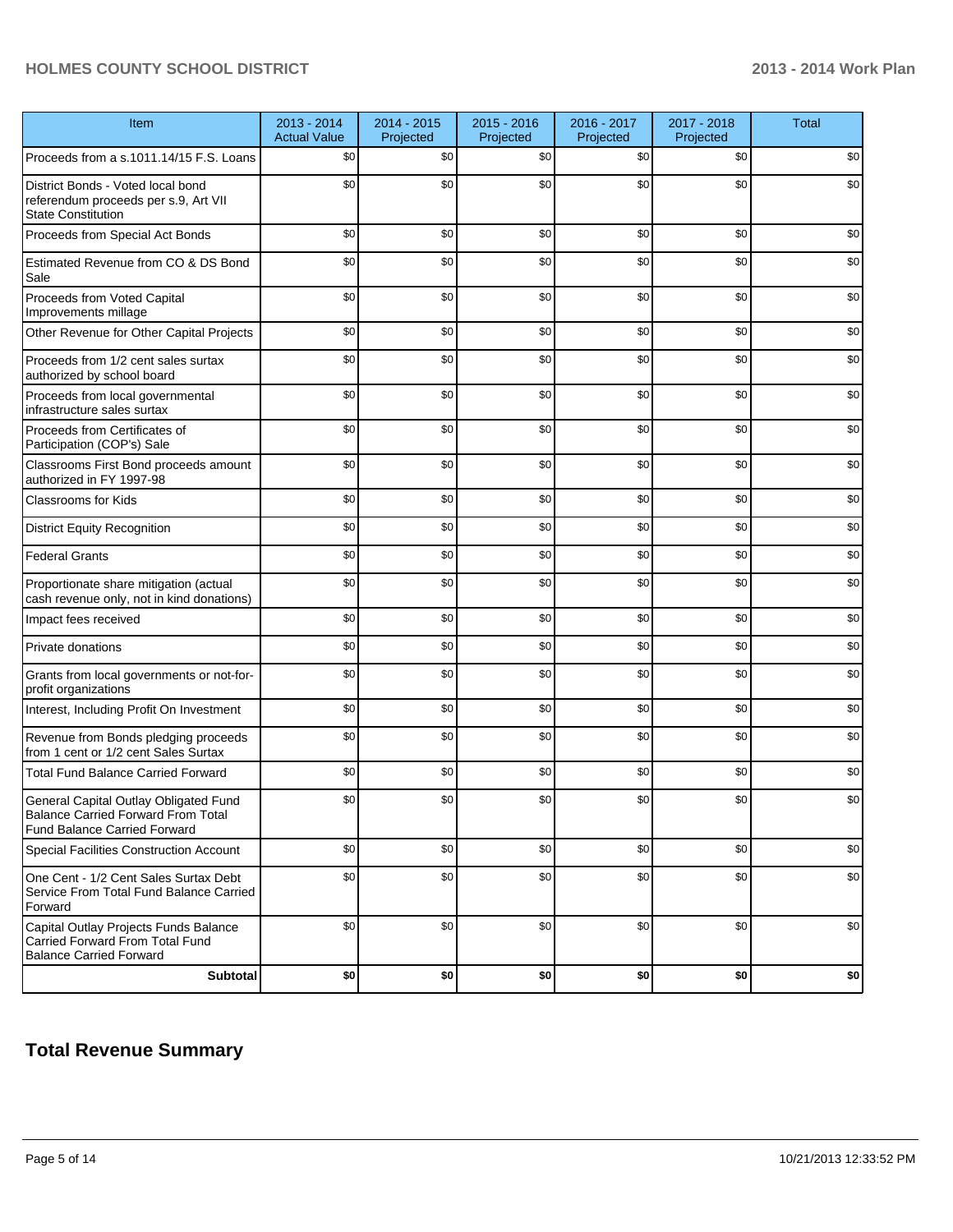#### **HOLMES COUNTY SCHOOL DISTRICT 2013 - 2014 Work Plan**

| <b>Item Name</b>                                           | 2013 - 2014<br><b>Budget</b> | $2014 - 2015$<br>Projected | $2015 - 2016$<br><b>Projected</b> | $2016 - 2017$<br>Projected | $2017 - 2018$<br>Projected | <b>Five Year Total</b> |
|------------------------------------------------------------|------------------------------|----------------------------|-----------------------------------|----------------------------|----------------------------|------------------------|
| Local 1.5 Mill Discretionary Capital Outlay<br>Revenue     | \$670,751                    | \$696,960                  | \$724,829                         | \$762,801                  | \$808,836                  | \$3,664,177            |
| PECO and 1.5 Mill Maint and Other 1.5<br>Mill Expenditures | \$0                          | (\$129,467)                | (\$151,763)                       | (\$167,578)                | \$0                        | (\$448,808)            |
| PECO Maintenance Revenue                                   | \$0                          | \$0                        | \$0                               | \$0                        | \$0                        | \$0                    |
| Available 1.50 Mill for New<br><b>Construction</b>         | \$670,751                    | \$567,493                  | \$573.066                         | \$595,223                  | \$808,836                  | \$3,215,369            |

| <b>Item Name</b>                      | 2013 - 2014<br><b>Budget</b> | $2014 - 2015$<br>Projected | $2015 - 2016$<br>Projected | 2016 - 2017<br>Projected | $2017 - 2018$<br>Projected | <b>Five Year Total</b> |
|---------------------------------------|------------------------------|----------------------------|----------------------------|--------------------------|----------------------------|------------------------|
| ICO & DS Revenue                      | \$35,292                     | \$35,292                   | \$35,292                   | \$35,292                 | \$35,292                   | \$176,460              |
| <b>IPECO New Construction Revenue</b> | \$0                          | \$0                        | \$0                        | \$0                      | \$0                        | \$0 <sub>1</sub>       |
| IOther/Additional Revenue             | \$0                          | \$0                        | \$0                        | \$0                      | \$0 <sub>1</sub>           | \$0 <sub>1</sub>       |
| <b>Total Additional Revenuel</b>      | \$35,292                     | \$35,292                   | \$35,292                   | \$35,292                 | \$35,292                   | \$176,460              |
| <b>Total Available Revenue</b>        | \$706.043                    | \$602.785                  | \$608,358                  | \$630.515                | \$844,128                  | \$3,391,829            |

# **Tracking**

### **Capacity Tracking**

| Location                        | $2013 -$<br>2014 Satis.<br>Stu. Sta. | Actual<br>$2013 -$<br><b>2014 FISH</b><br>Capacity | Actual<br>$2012 -$<br>2013<br><b>COFTE</b> | # Class<br><b>Rooms</b> | Actual<br>Average<br>$2013 -$<br>2014 Class<br><b>Size</b> | Actual<br>$2013 -$<br>2014<br><b>Utilization</b> | <b>New</b><br>Stu.<br>Capacity | <b>New</b><br>Rooms to<br>be<br>Added/Re<br>moved | Projected<br>$2017 -$<br>2018<br><b>COFTE</b> | Projected<br>$2017 -$<br>2018<br><b>Utilization</b> | Projected<br>$2017 -$<br>2018 Class<br><b>Size</b> |
|---------------------------------|--------------------------------------|----------------------------------------------------|--------------------------------------------|-------------------------|------------------------------------------------------------|--------------------------------------------------|--------------------------------|---------------------------------------------------|-----------------------------------------------|-----------------------------------------------------|----------------------------------------------------|
| IBONIFAY MIDDLE                 | 781                                  | 702                                                | 534                                        | 32                      | 17                                                         | 76.00 %                                          | $\Omega$                       | ∩                                                 | 517                                           | 74.00%                                              | 16                                                 |
| IPOPLAR SPRINGS<br>ISENIOR HIGH | 515                                  | 463                                                | 356                                        | 24                      | 15 <sup>1</sup>                                            | 77.00 %                                          | $\Omega$                       | $\Omega$                                          | 350                                           | 76.00 %                                             | 15                                                 |
| IBETHLEHEM SCHOOL               | 923                                  | 830                                                | 494                                        | 43                      | 11                                                         | 60.00 %                                          | $\Omega$                       | $\Omega$                                          | 480                                           | 58.00 %                                             | 11                                                 |
| IPONCE DE LEON<br>ISENIOR HIGH  | 590                                  | 531                                                | 358                                        | 24                      | 15 <sup>1</sup>                                            | 67.00 %                                          | $\Omega$                       | $\Omega$                                          | 336                                           | 63.00 %                                             | 14                                                 |
| IPONCE DE LEON<br>IELEMENTARY   | 354                                  | 354                                                | 304                                        | 19                      | 16                                                         | 86.00 %                                          | $\Omega$                       | ∩                                                 | 336                                           | 95.00 %                                             | 18                                                 |
| <b>IBONIFAY ELEMENTARY</b>      | 766                                  | 766                                                | 731                                        | 40                      | 18                                                         | 95.00 %                                          | ∩                              | $\Omega$                                          | 700                                           | 91.00 %                                             | 18                                                 |
| IHOLMES SENIOR HIGH             | 759                                  | 607                                                | 415                                        | 33                      | 13                                                         | 68.00 %                                          | $\Omega$                       | $\Omega$                                          | 431                                           | 71.00 %                                             | 13                                                 |
|                                 | 4,688                                | 4,253                                              | 3,192                                      | 215                     | 15 <sup>1</sup>                                            | 75.05 %                                          | ŋ                              | ŋ                                                 | 3,150                                         | 74.07%                                              | 15                                                 |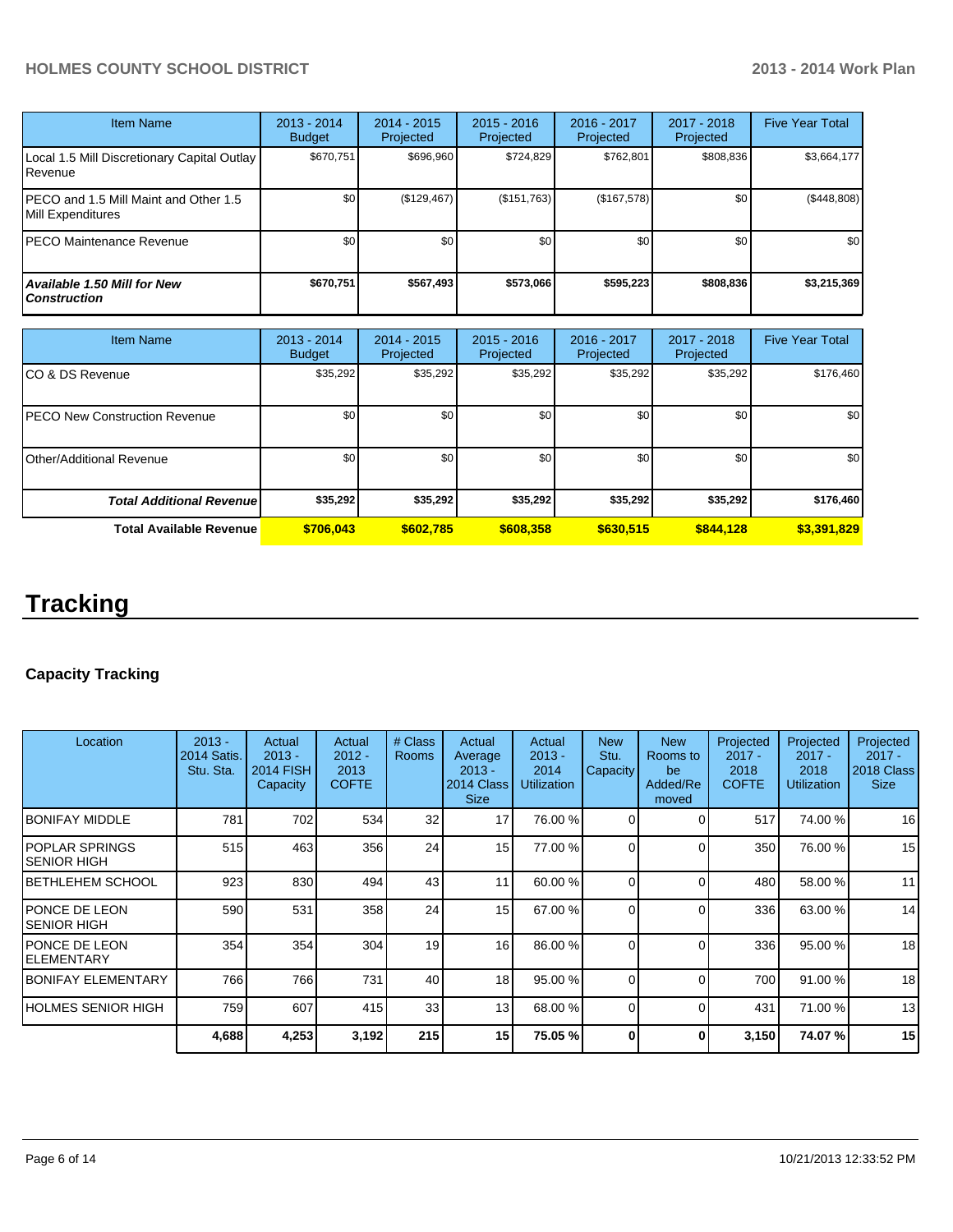The COFTE Projected Total (3,150) for 2017 - 2018 must match the Official Forecasted COFTE Total (3,151 ) for 2017 - 2018 before this section can be completed. In the event that the COFTE Projected Total does not match the Official forecasted COFTE, then the Balanced Projected COFTE Table should be used to balance COFTE.

| Projected COFTE for 2017 - 2018 |  |  |  |  |  |
|---------------------------------|--|--|--|--|--|
| 1,006                           |  |  |  |  |  |
| 1,311                           |  |  |  |  |  |
| 833                             |  |  |  |  |  |
| 3,151                           |  |  |  |  |  |
|                                 |  |  |  |  |  |

| <b>Grade Level Type</b> | <b>Balanced Projected</b><br>COFTE for 2017 - 2018 |
|-------------------------|----------------------------------------------------|
| Elementary (PK-3)       |                                                    |
| Middle (4-8)            |                                                    |
| High (9-12)             |                                                    |
|                         | 3,150                                              |

#### **Relocatable Replacement**

Number of relocatable classrooms clearly identified and scheduled for replacement in the school board adopted financially feasible 5-year district work program.

| Location                               | $2013 - 2014$ | 2014 - 2015 | $2015 - 2016$ | $2016 - 2017$ | 2017 - 2018 | Year 5 Total |
|----------------------------------------|---------------|-------------|---------------|---------------|-------------|--------------|
| <b>Total Relocatable Replacements:</b> |               |             |               |               |             |              |

#### **Charter Schools Tracking**

Information regarding the use of charter schools.

Nothing reported for this section.

#### **Special Purpose Classrooms Tracking**

The number of classrooms that will be used for certain special purposes in the current year, by facility and type of classroom, that the district will, 1), not use for educational purposes, and 2), the co-teaching classrooms that are not open plan classrooms and will be used for educational purposes.

| School                               | <b>School Type</b>                     | $\#$ of Elementary<br>K-3 Classrooms | # of Middle 4-8<br><b>Classrooms</b> | # of High $9-12$<br><b>Classrooms</b> | # of $ESE$<br><b>Classrooms</b> | # of Combo<br><b>Classrooms</b> | Total<br><b>Classrooms</b> |
|--------------------------------------|----------------------------------------|--------------------------------------|--------------------------------------|---------------------------------------|---------------------------------|---------------------------------|----------------------------|
|                                      | <b>Total Educational Classrooms: I</b> |                                      |                                      |                                       |                                 |                                 | 01                         |
| School                               | <b>School Type</b>                     | # of Elementary<br>K-3 Classrooms    | # of Middle 4-8<br><b>Classrooms</b> | # of High $9-12$<br><b>Classrooms</b> | # of $ESE$<br><b>Classrooms</b> | # of Combo<br>Classrooms        | Total<br>Classrooms        |
| <b>Total Co-Teaching Classrooms:</b> |                                        |                                      |                                      |                                       |                                 |                                 | 0                          |

#### **Infrastructure Tracking**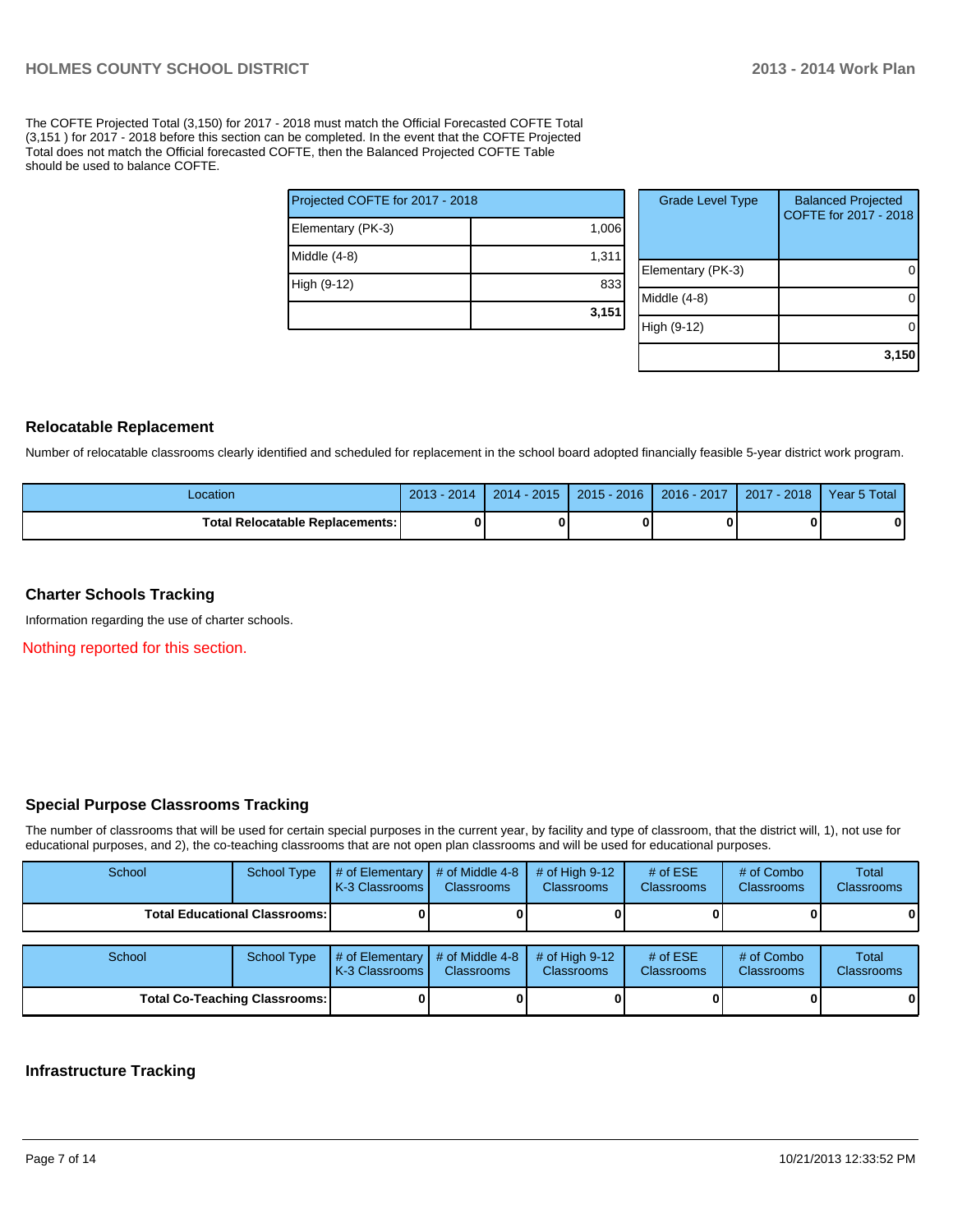**Necessary offsite infrastructure requirements resulting from expansions or new schools. This section should include infrastructure information related to capacity project schedules and other project schedules (Section 4).**

Not Specified

**Proposed location of planned facilities, whether those locations are consistent with the comprehensive plans of all affected local governments, and recommendations for infrastructure and other improvements to land adjacent to existing facilities. Provisions of 1013.33(12), (13) and (14) and 1013.36 must be addressed for new facilities planned within the 1st three years of the plan (Section 5).**

Not Specified

**Consistent with Comp Plan?** No

#### **Net New Classrooms**

The number of classrooms, by grade level and type of construction, that were added during the last fiscal year.

| List the net new classrooms added in the 2012 - 2013 fiscal year. |                                                                                                                                                         |                            |                                | List the net new classrooms to be added in the 2013 - 2014 fiscal<br>year. |                                                                        |                            |                                       |                        |
|-------------------------------------------------------------------|---------------------------------------------------------------------------------------------------------------------------------------------------------|----------------------------|--------------------------------|----------------------------------------------------------------------------|------------------------------------------------------------------------|----------------------------|---------------------------------------|------------------------|
|                                                                   | "Classrooms" is defined as capacity carrying classrooms that are added to increase<br>capacity to enable the district to meet the Class Size Amendment. |                            |                                |                                                                            | Totals for fiscal year 2013 - 2014 should match totals in Section 15A. |                            |                                       |                        |
| Location                                                          | $2012 - 2013 \#$<br><b>Permanent</b>                                                                                                                    | $2012 - 2013$ #<br>Modular | $2012 - 2013$ #<br>Relocatable | $2012 - 2013$<br>Total                                                     | $2013 - 2014$ #<br>Permanent                                           | $2013 - 2014$ #<br>Modular | $2013 - 2014$ #<br><b>Relocatable</b> | $2013 - 2014$<br>Total |
| Elementary (PK-3)                                                 |                                                                                                                                                         |                            |                                |                                                                            |                                                                        |                            |                                       |                        |
| Middle (4-8)                                                      |                                                                                                                                                         |                            |                                |                                                                            |                                                                        |                            |                                       |                        |
| High (9-12)                                                       |                                                                                                                                                         |                            |                                |                                                                            |                                                                        |                            |                                       |                        |
|                                                                   |                                                                                                                                                         |                            |                                |                                                                            |                                                                        |                            |                                       | 0                      |

#### **Relocatable Student Stations**

Number of students that will be educated in relocatable units, by school, in the current year, and the projected number of students for each of the years in the workplan.

| <b>Site</b>                       | $2013 - 2014$   | $2014 - 2015$ | $2015 - 2016$ | 2016 - 2017     | $2017 - 2018$ | 5 Year Average |
|-----------------------------------|-----------------|---------------|---------------|-----------------|---------------|----------------|
| <b>IBONIFAY MIDDLE</b>            | 44              | 44            | 44            | 44              |               | 35             |
| <b>POPLAR SPRINGS SENIOR HIGH</b> |                 |               |               |                 |               | $\overline{0}$ |
| <b>IBETHLEHEM SCHOOL</b>          |                 |               |               |                 |               | $\overline{0}$ |
| <b>PONCE DE LEON SENIOR HIGH</b>  |                 |               |               |                 |               | $\Omega$       |
| <b>PONCE DE LEON ELEMENTARY</b>   |                 | 66            | 66            | 66              | 66            | 53             |
| <b>IBONIFAY ELEMENTARY</b>        | 18 <sup>1</sup> | 70            | 70            | 70              |               | 46             |
| <b>HOLMES SENIOR HIGH</b>         | 25              | 25            | 25            | 25 <sub>1</sub> | 25            | 25             |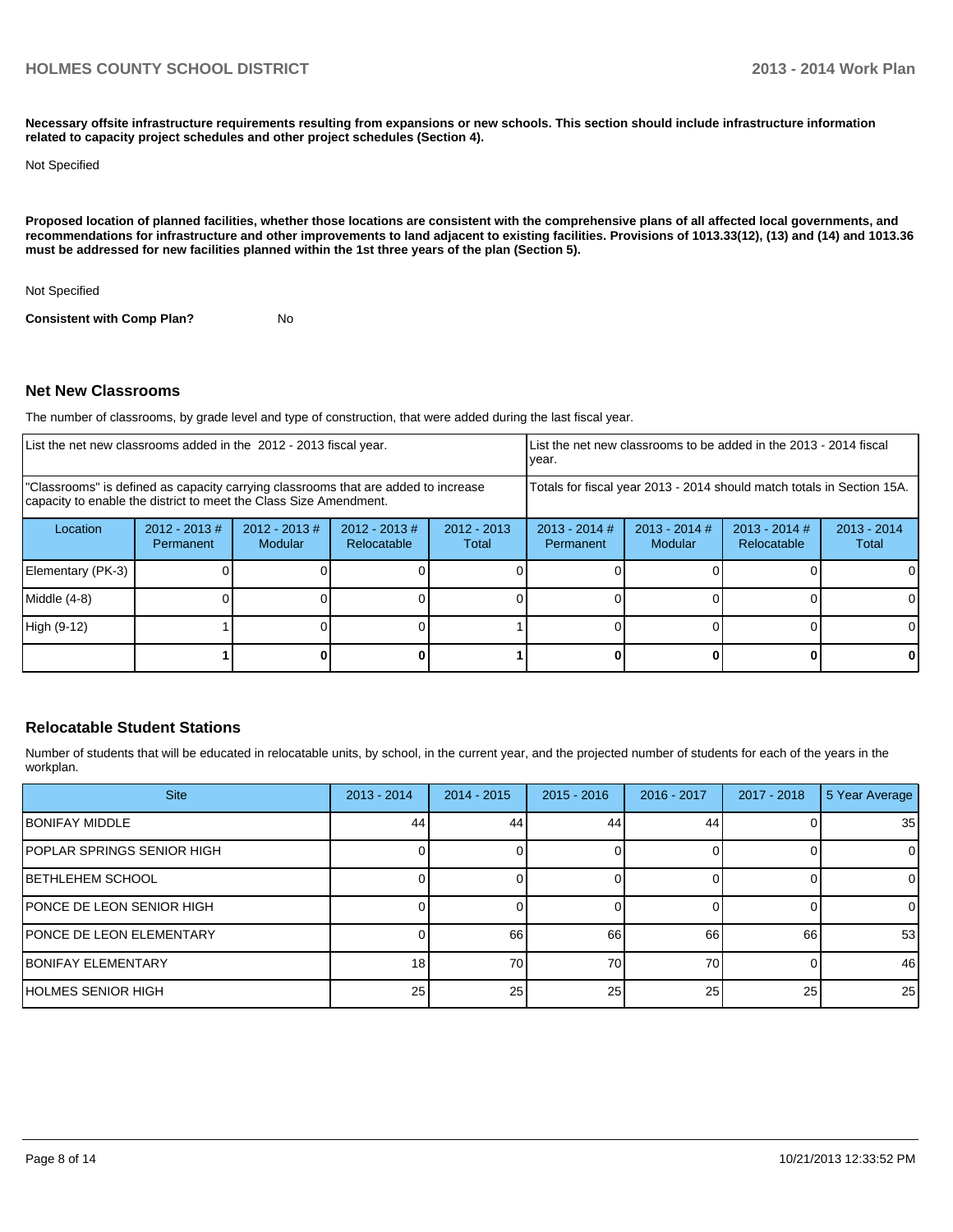#### **HOLMES COUNTY SCHOOL DISTRICT 2013 - 2014 Work Plan**

| Totals for HOLMES COUNTY SCHOOL DISTRICT          |       |       |       |       |       |       |
|---------------------------------------------------|-------|-------|-------|-------|-------|-------|
| Total students in relocatables by year.           | 87    | 205   | 205   | 205   | 91    | 159   |
| Total number of COFTE students projected by year. | 3,169 | 3.180 | 3,174 | 3,169 | 3,151 | 3,169 |
| Percent in relocatables by year.                  | 3%    | 6%    | 6%    | 6 % l | 3 % I | 5 %   |

#### **Leased Facilities Tracking**

Exising leased facilities and plans for the acquisition of leased facilities, including the number of classrooms and student stations, as reported in the educational plant survey, that are planned in that location at the end of the five year workplan.

| Location                          | # of Leased<br>Classrooms 2013 -<br>2014 | <b>FISH Student</b><br><b>Stations</b> | Owner | # of Leased<br>Classrooms 2017 -<br>2018 | <b>FISH Student</b><br><b>Stations</b> |
|-----------------------------------|------------------------------------------|----------------------------------------|-------|------------------------------------------|----------------------------------------|
| <b>BONIFAY MIDDLE</b>             |                                          | 44                                     |       |                                          | 01                                     |
| <b>POPLAR SPRINGS SENIOR HIGH</b> |                                          |                                        |       |                                          | $\overline{0}$                         |
| <b>BETHLEHEM SCHOOL</b>           |                                          |                                        |       |                                          | $\Omega$                               |
| <b>IPONCE DE LEON SENIOR HIGH</b> |                                          |                                        |       |                                          | ΟI                                     |
| <b>PONCE DE LEON ELEMENTARY</b>   |                                          | 22                                     |       |                                          | 01                                     |
| <b>IBONIFAY ELEMENTARY</b>        |                                          |                                        |       |                                          | 01                                     |
| <b>HOLMES SENIOR HIGH</b>         |                                          |                                        |       |                                          | $\Omega$                               |
|                                   |                                          | 66                                     |       |                                          | 01                                     |

#### **Failed Standard Relocatable Tracking**

Relocatable units currently reported by school, from FISH, and the number of relocatable units identified as 'Failed Standards'.

Nothing reported for this section.

## **Planning**

#### **Class Size Reduction Planning**

**Plans approved by the school board that reduce the need for permanent student stations such as acceptable school capacity levels, redistricting, busing, year-round schools, charter schools, magnet schools, public-private partnerships, multitrack scheduling, grade level organization, block scheduling, or other alternatives.**

NONE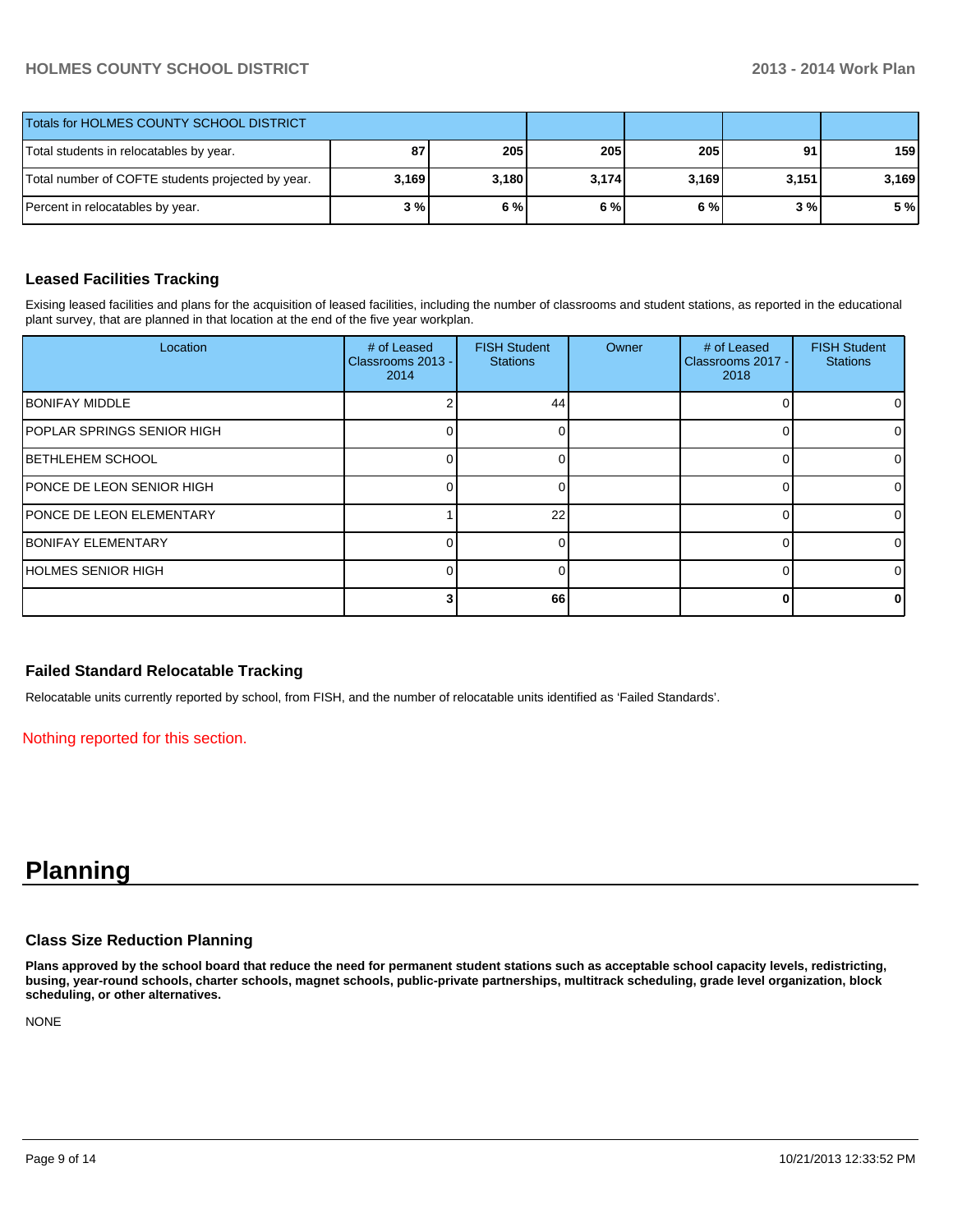#### **School Closure Planning**

**Plans for the closure of any school, including plans for disposition of the facility or usage of facility space, and anticipated revenues.**

NONE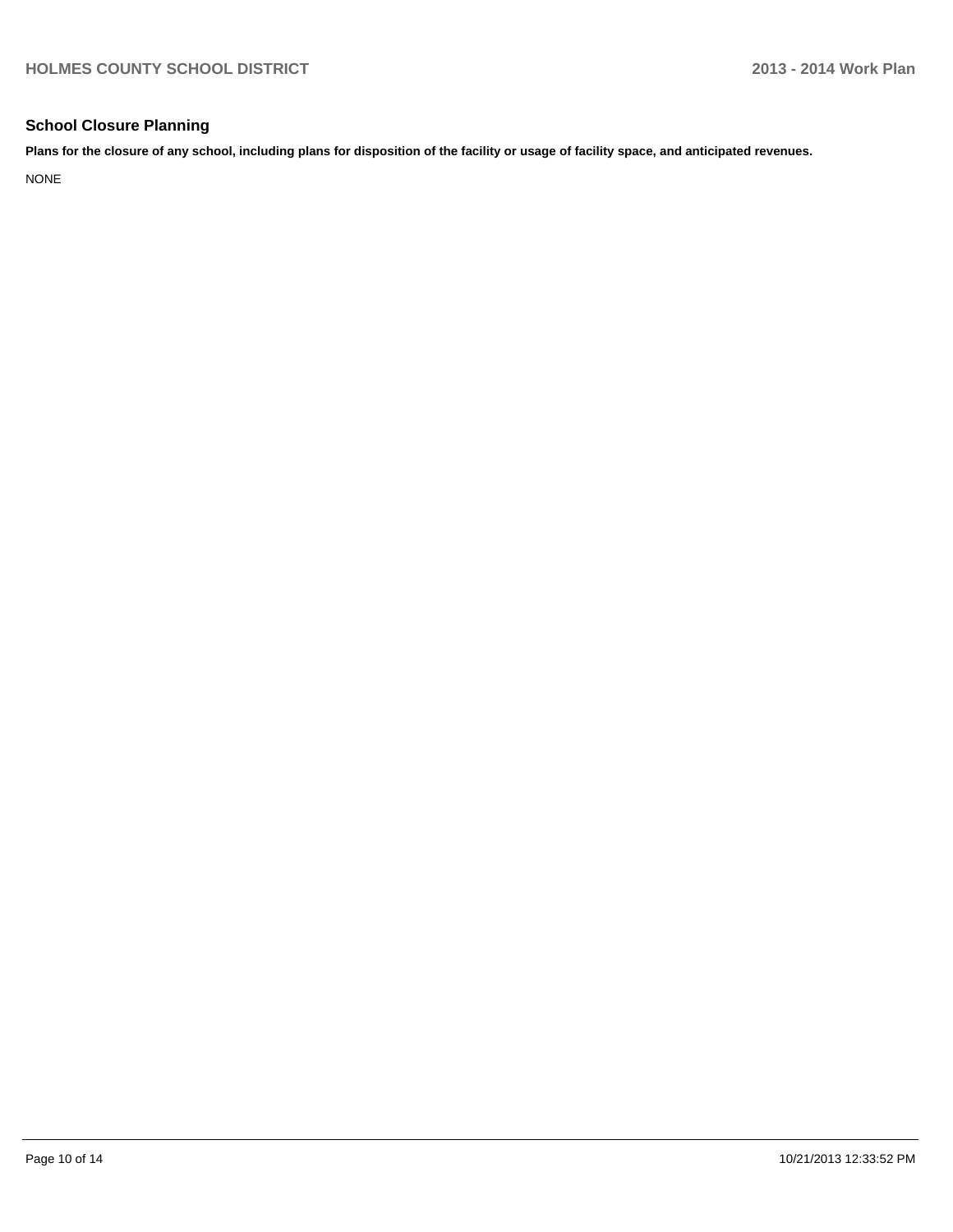Five Year Survey - Ten Year Capacity **10/21/2013** HOLMES COUNTY SCHOOL DISTRICT

**Schedule of capital outlay projects projected to ensure the availability of satisfactory student stations for the projected student enrollment in K - 12 programs for the future 5 years beyond the 5-year district facilities work program.**

No items meet the criteria.

Five Year Survey - Ten Year Infrastructure **10/21/2013** HOLMES COUNTY SCHOOL DISTRICT

**Proposed Location of Planned New, Remodeled, or New Additions to Facilities in 6 thru 10 out years (Section 28).**

Not Specified

**Plans for closure of any school, including plans for disposition of the facility or usage of facility space, and anticipated revenues in the 6 thru 10 out years (Section 29).**

Not Specified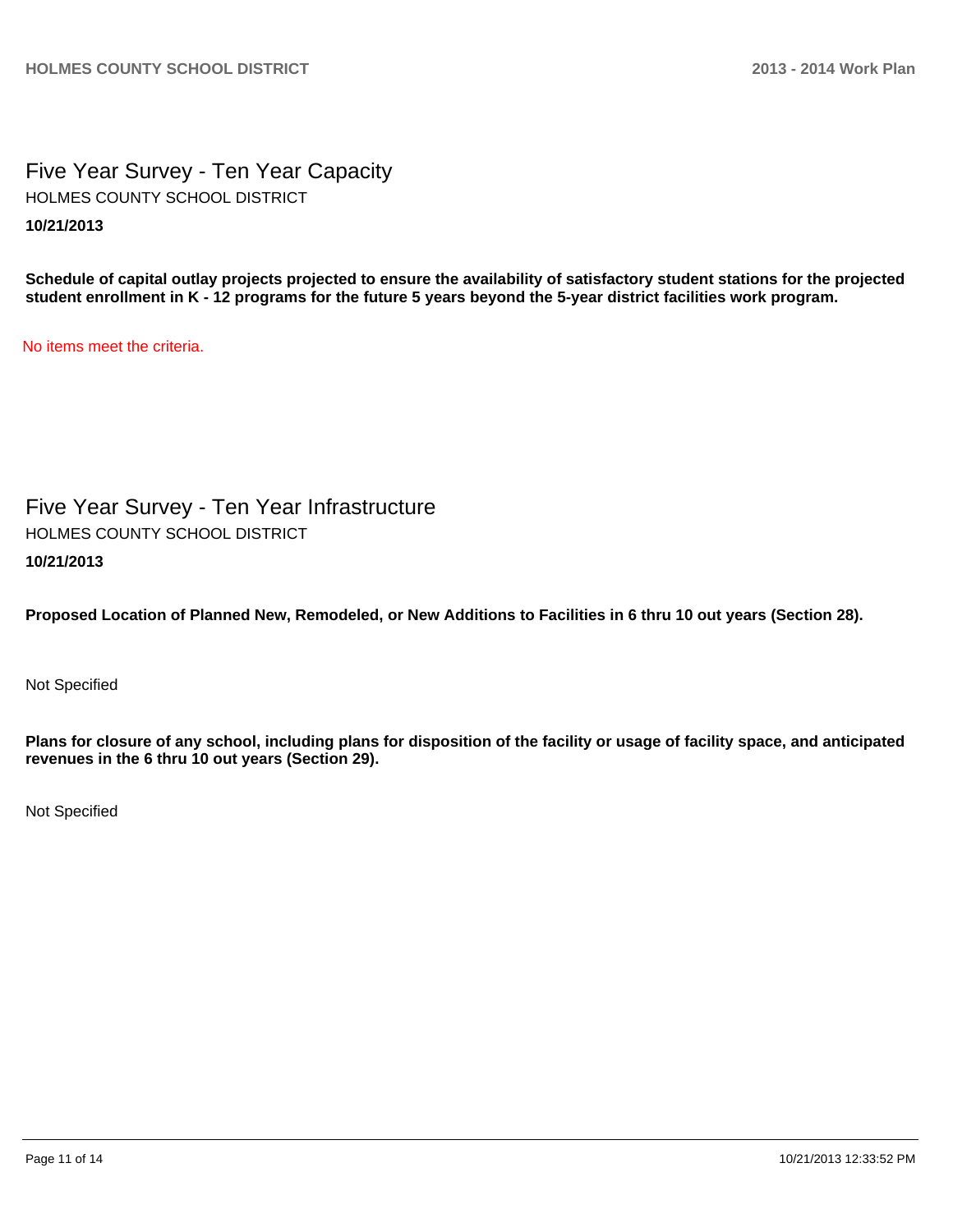### Five Year Survey - Ten Year Maintenance **10/21/2013** HOLMES COUNTY SCHOOL DISTRICT

**District projects and locations regarding the projected need for major renovation, repair, and maintenance projects within the district in years 6 - 10 beyond the projects plans detailed in the five years covered by the work plan.**

No items match the criteria.

## Five Year Survey - Ten Year Utilization

HOLMES COUNTY SCHOOL DISTRICT

**10/21/2013**

**Schedule of planned capital outlay projects identifying the standard grade groupings, capacities, and planned utilization rates of future educational facilities of the district for both permanent and relocatable facilities.**

| <b>Grade Level</b><br>Projections | <b>FISH Student</b><br><b>Stations</b> | <b>Actual FISH</b><br>Capacity | Actual<br><b>COFTE</b> | Actual<br><b>Utilization</b> | Actual new<br><b>Student</b><br>Capacity to be<br>added/remove<br>d | Projected<br><b>COFTE</b> | Projected<br><b>Utilization</b> |
|-----------------------------------|----------------------------------------|--------------------------------|------------------------|------------------------------|---------------------------------------------------------------------|---------------------------|---------------------------------|
| Elementary -<br>District Totals   | 1,138                                  | 1,138                          | 1,031.21               | 90.62 %                      |                                                                     | 1,299                     | 114.15 %                        |
| Middle - District<br>Totals       | 2,819                                  | 2,535                          | 1,708.98               | 67.42 %                      |                                                                     | 746                       | 29.43%                          |
| High - District<br><b>Totals</b>  | 774                                    | 619                            | 434.91                 | 70.26 %                      |                                                                     | 842                       | 136.03%                         |
| Other - ESE, etc                  | 30 <sup>1</sup>                        | 0                              | 0.00                   | 0.00%                        | 0                                                                   |                           | 0.00%                           |
|                                   | 4,761                                  | 4,292                          | 3,175.10               | 73.98 %                      |                                                                     | 2,888                     | 67.29 %                         |

**Combination schools are included with the middle schools for student stations, capacity, COFTE and utilization purposes because these facilities all have a 90% utilization factor. Use this space to explain or define the grade groupings for combination schools.**

No comments to report.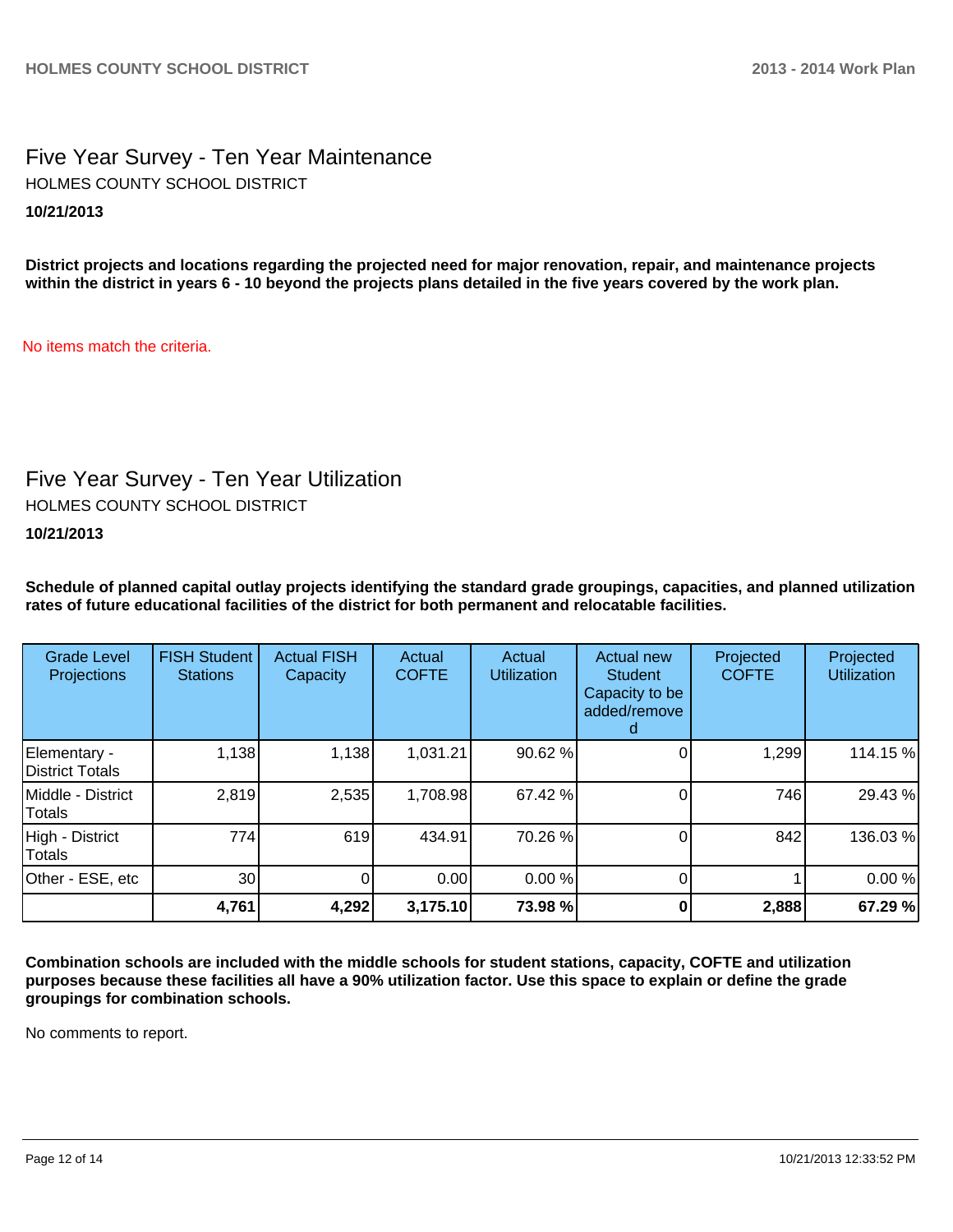Five Year Survey - Twenty Year Capacity **10/21/2013** HOLMES COUNTY SCHOOL DISTRICT

**Schedule of capital outlay projects projected to ensure the availability of satisfactory student stations for the projected student enrollment in K - 12 programs for the future 11 - 20 years beyond the 5-year district facilities work program.**

No items match the criteria.

Five Year Survey - Twenty Year Infrastructure HOLMES COUNTY SCHOOL DISTRICT

**10/21/2013**

**Proposed Location of Planned New, Remodeled, or New Additions to Facilities in the 11 through 20 out years (Section 28).**

Not Specified

**Plans for closure of any school, including plans for disposition of the facility or usage of facility space, and anticipated revenues in the 11 through 20 out years (Section 29).**

Not Specified